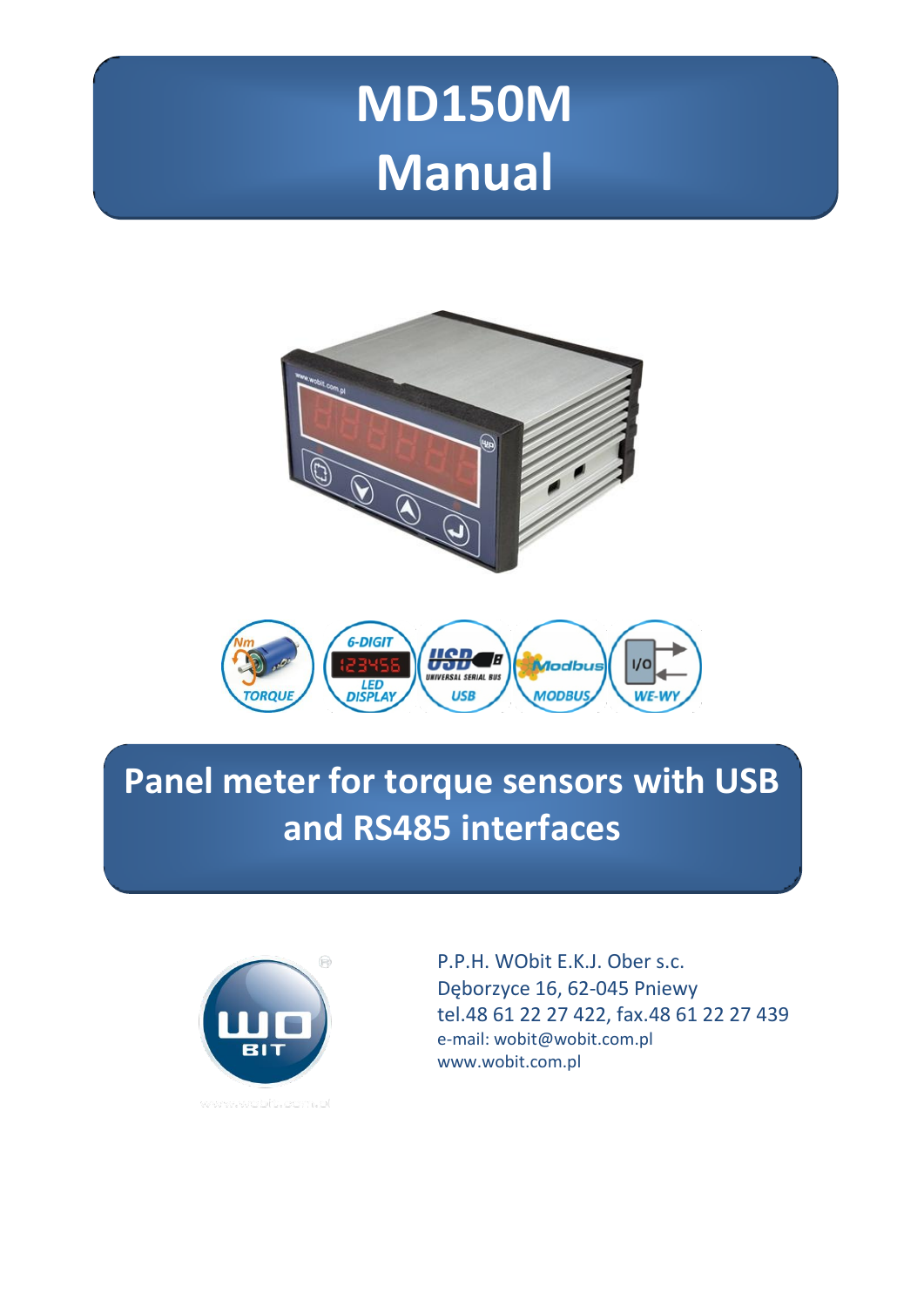### **Content**

| 1.             |     |       |  |  |  |  |
|----------------|-----|-------|--|--|--|--|
| 2 <sub>1</sub> |     |       |  |  |  |  |
|                | 2.1 |       |  |  |  |  |
|                | 2.2 |       |  |  |  |  |
|                | 2.3 |       |  |  |  |  |
| 3.             |     |       |  |  |  |  |
|                | 3.1 |       |  |  |  |  |
|                | 3.2 |       |  |  |  |  |
| 4              |     |       |  |  |  |  |
|                | 4.1 |       |  |  |  |  |
|                | 4.2 |       |  |  |  |  |
|                | 4.3 |       |  |  |  |  |
| 5              |     |       |  |  |  |  |
| 6              |     |       |  |  |  |  |
| 7              |     |       |  |  |  |  |
| 8              |     |       |  |  |  |  |
|                | 8.1 |       |  |  |  |  |
|                | 8.2 |       |  |  |  |  |
|                |     | 8.2.1 |  |  |  |  |
| 9              |     |       |  |  |  |  |

Thank you for selecting our product!

This instruction will help you at correct service and accurate exploitation of described device.

Information included in this instruction were prepared with high attention by our specialists and is description of the product without any responsibilities within the meaning of the commercial law. Based on the information should not be inferred a certain features or suitability for a particular application. This information does not release the user from the obligation of own judgment and verification. P.P.H. WObit E.K.J. Ober S.C. reserves the right to make changes without prior notice.

- Please read instructions below carefully and adhere to its recommendation
- Please pay special attention to the following characters:



#### **CAUTION!**

Not adhere to instruction can cause damage or impede the use of hardware or software.

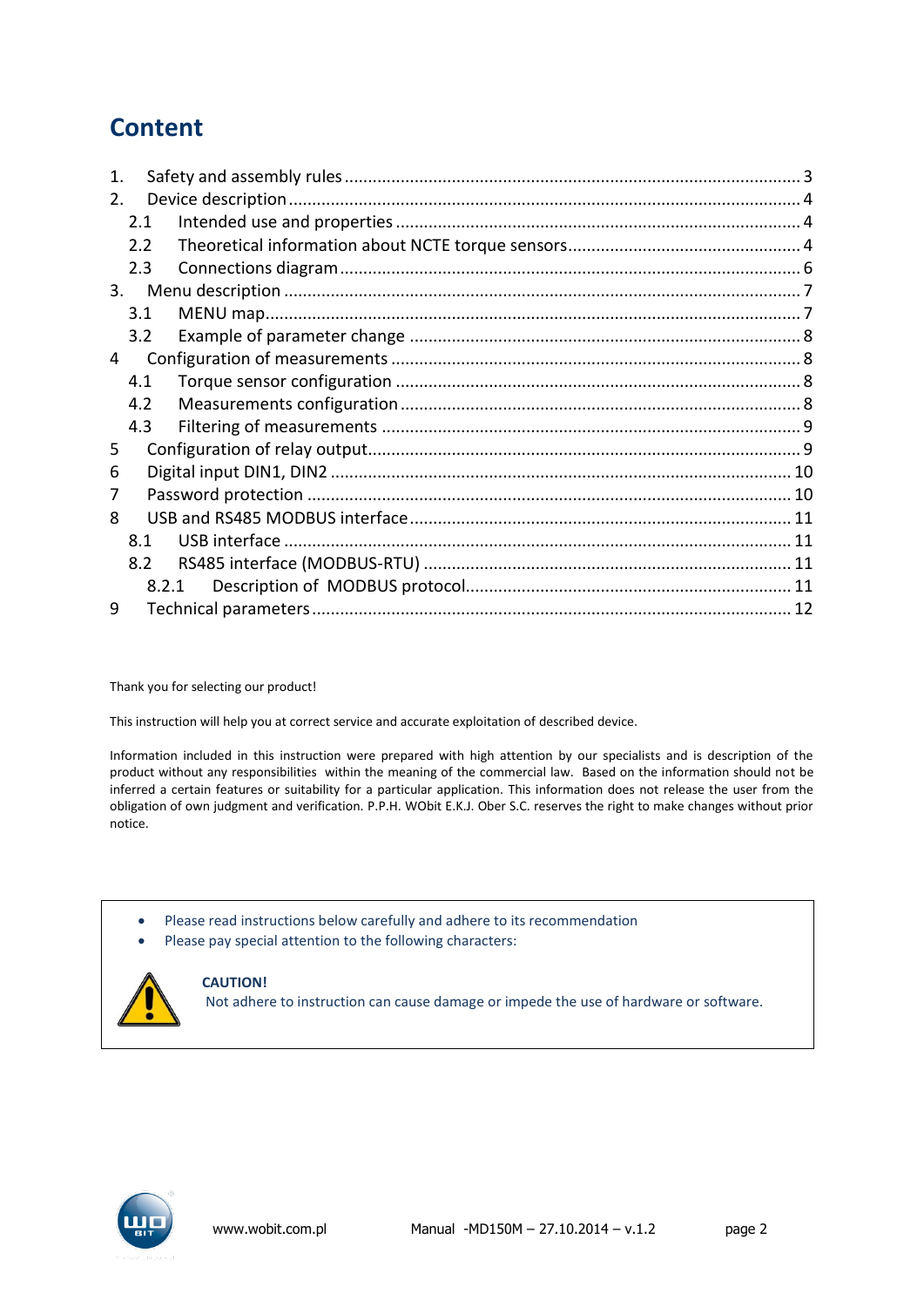### <span id="page-2-0"></span>**1. Safety and assembly rules**

#### **Safety rules**

- Prior to first start-up of the device carefully read the manual.
- Prior to first start-up of the device make sure all cables are properly connected.
- Provide appropriate working conditions, in compliance with the device specifications (e.g.: power supply voltage, temperature, maximum current consumption).
- Prior to any modifications of cables connections, disconnect power supply voltage.
- Dismantling of the indicator housing during guarantee agreement period results in its invalidation.

#### **Assembly recommendation**

In the environments of unknown levels of interruptions it is recommended to use the following means preventing against possible interruptions of the device operation:

- Ground or zero the metal rails on which instruments are mounted.
- Do not power the device from the same lines as high power devices without appropriate network filters.
- Apply power supply, sensor and signal cables screening while screen grounding should be connected only on one side as close to the device as possible.
- Use communication cables (USB) equipped with filters in the form of ferrite beads.
- Avoid routing control (signal) cables in parallel with or in close vicinity of power and supply cables.
- Avoid close vicinity of devices generating high level of electromagnetic and/or pulse interference (high power loads, loads with phase or group power regulation).

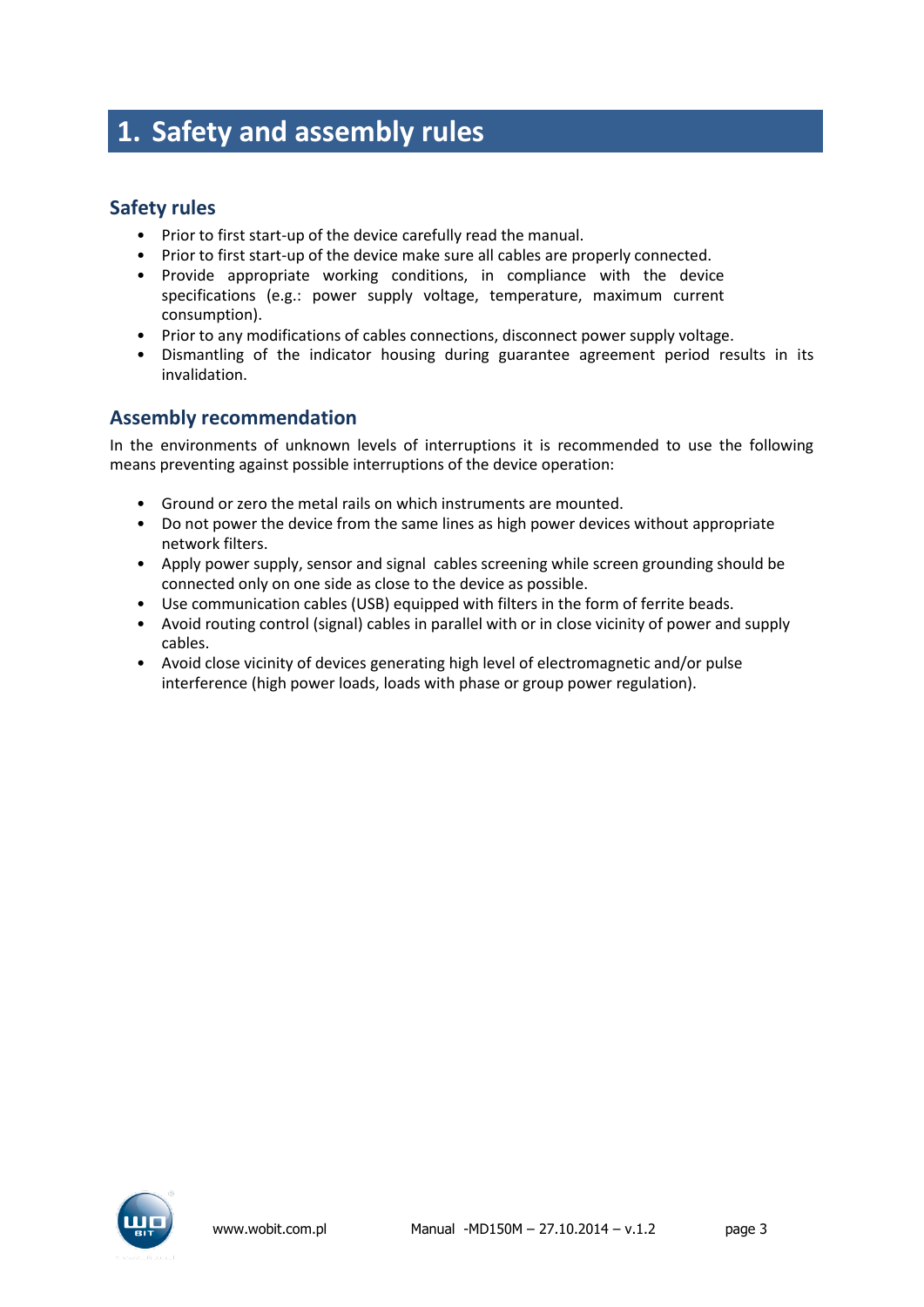# <span id="page-3-0"></span>**2.Device description**

#### <span id="page-3-1"></span>**2.1 Intended use and properties**

**MD150M** panel meter is dedicated for torque sensors. Measurements can be made with resolution of 10 000 samples at rotational speed 0…5000 [rpm]. Due to programmed filtering and averaging of measured signals the measurement resolution can be increased.

MD150M has also **2 relay outputs**, which can be configured for switching on/off at specified thresholds and two inputs, which can be used for external triggering of measurement and for pause of current measurement.

MD150M is equipped with USB and RS485 MODBUS interfaces. USB interface allows recording measurement data in PC (e.g. to Excel file) with the use of MD150A-PC software. MODBUS-RTU allows reading of measurements from several indicators at the same time to PLC controller, HMI panel or its own PC application.

MD150M panel meter has full aluminium profile housing compliant with DIN43700 standard which guarantees high mechanical durability and resistance to adverse environmental conditions including electric interference.

#### **Features:**

- **Clear, 6 digits display**
- **tiorque measurement and conversion for appropriate units**
- **Signal filtering**
- **Maximal value memory**
- USB connector for communication with PC
- RS485 MODBUS-RTU interface for industrial devices communication.

### <span id="page-3-2"></span>**2.2 Theoretical information about**

#### **NCTE torque sensors**



Traditional methods of torque measurement usually use strain gauges with different methods of transition signals from rotational shaft to static parts of motor casing. In the simplest case it could be slip ring and electric brush. More advanced sensors use inductive or optoelectronic methods. It has fairy limitations, especially regarding maximal rotational speed, also it has shorter life time (in case of signals transition by brushes). Some sensors use acoustic wave (SAW) and there are also measuring methods with differential transformer. Defects of this kind solutions are mostly expensive and complicated construction and large size of the sensor.

Contactless torque sensors 2000 series use up-to-date FAST technology, which has not counted above defects. The main advantages of this technology are:

- **Contactless measurement at velocity up to 10000 rpm**
- No wearing, maintenance free,

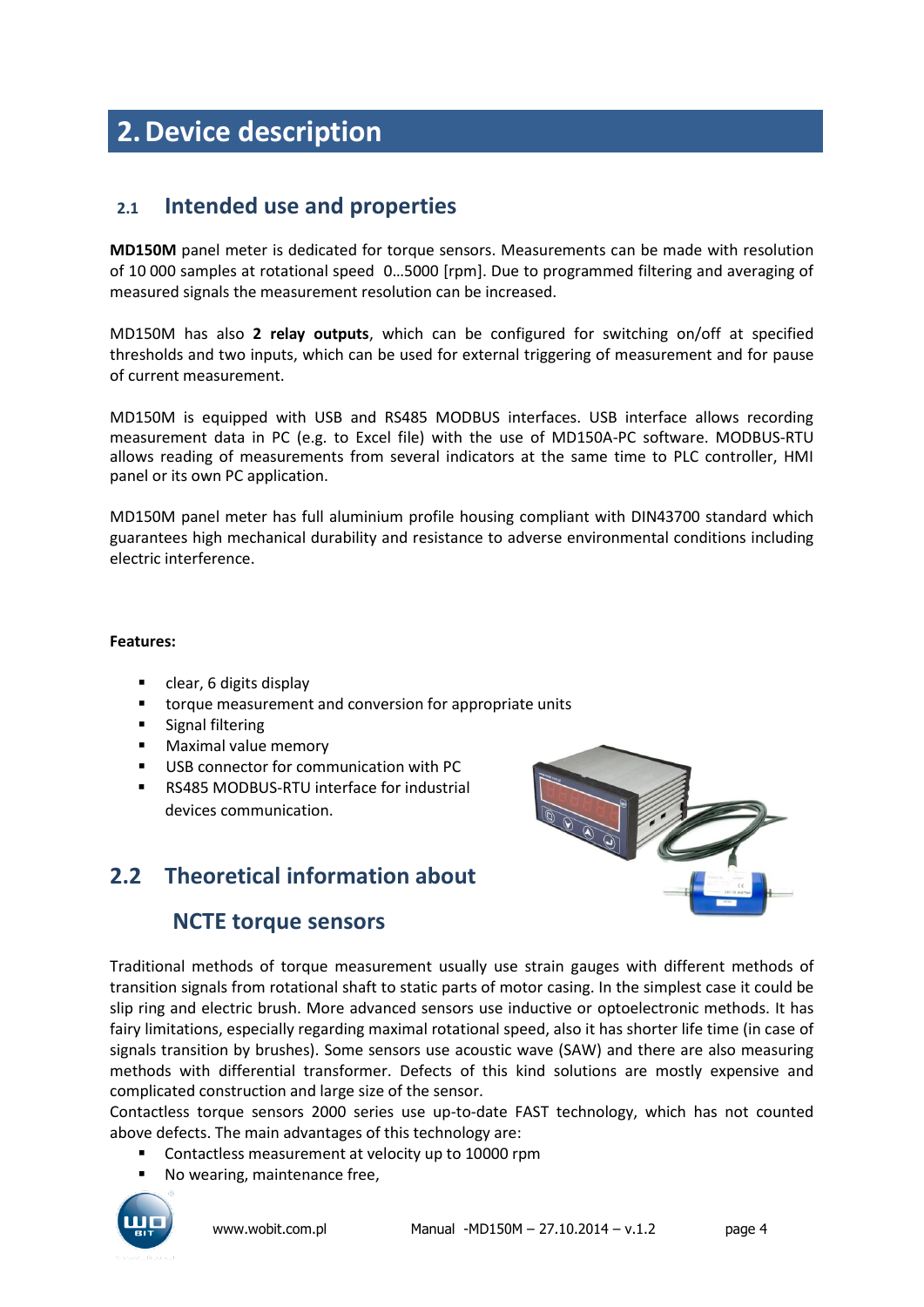- **Resistance for vibrations, temperature, water,**
- Bipolar measurements (range  $+$  and  $-$  with passage through 0),
- **Small energy consumption.**

The FAST method of torque and force measurement is based on the physical principle of Magnetostriction. Magnetostriction is defined as "any change of the dimensions of an object caused by a change of its magnetic state". Ferromagnetic materials have the strongest magnetostrictive effect which was demonstrated for the first time by Joules in 1842 (length change of the iron wire during the process of magnetization).

The **Joules effect**, concerning the change of the object caused by magnetization of a previously unmagnetized material, represents a direct magnetostrictive effect. In case of an already magnetized material there can be observed a change of the magnetic field in the object which exhibits changes of its mechanical characteristics, known as inverse magnetostrictive effect. The most familiar magnetostrictive effect is probably the **Villari effect**: Villari demonstrated that changes of the magnetic field in a ferromagnetic object occur under application of stress / force on the object.

|                                                                                                                     | LED1             |                  | - indicator of PK1 relay activation                   |  |  |
|---------------------------------------------------------------------------------------------------------------------|------------------|------------------|-------------------------------------------------------|--|--|
| $(\mathbf{u},\mathbf{p})$<br>www.wobit.com.pl                                                                       | LED <sub>2</sub> |                  | - indicator of PK2 relay activation                   |  |  |
|                                                                                                                     | <b>ESC</b>       |                  | - abortion, Reset                                     |  |  |
| LED1<br>LED <sub>2</sub>                                                                                            | <b>DOWN</b>      |                  | - next menu position/next parameter digit             |  |  |
| <b>ENT</b><br>$\overline{\mathbf{C}}$<br><000                                                                       | UP               | increase         | - previous menu position / digit value                |  |  |
| <b>ESC</b><br><b>DOWN</b><br><b>UP</b><br><b>ENTER</b>                                                              | <b>ENTER</b>     |                  | - menu entry/confirmation of entered<br>changes       |  |  |
|                                                                                                                     |                  |                  |                                                       |  |  |
|                                                                                                                     | Rear panel       |                  |                                                       |  |  |
|                                                                                                                     | 1                | <b>VOUT</b>      | 12VDC output, max. 200mA                              |  |  |
|                                                                                                                     | $\overline{2}$   | <b>AIN</b>       | Analogue input 0-10V / 0 -20mA                        |  |  |
|                                                                                                                     | 4                | GND              | Mass                                                  |  |  |
| $V + (15-36VDC)$                                                                                                    |                  | DIN <sub>1</sub> | Digital input (5-24V) of measurement<br>triggering    |  |  |
|                                                                                                                     |                  | DIN <sub>2</sub> | Digital input (5-24V) of current value<br>withholding |  |  |
| <b>USB</b><br>485-A<br>DIN <sub>2</sub><br>GND<br>GND<br>485-1<br>DIN <sub>1</sub><br>PK <sub>2</sub><br>PK1<br>AIN | $\overline{7}$   | 485A             | Signal A of RS485 interface                           |  |  |
| ٠<br>٠                                                                                                              | 8                | 485B             | Signal B of RS485 interface                           |  |  |
| 9101112<br>13 14<br>8                                                                                               | 9,10             | PK1              | PK1 (NO) relay contacts                               |  |  |
|                                                                                                                     | 11,12            | PK <sub>2</sub>  | PK2 (NO) relay contacts                               |  |  |
|                                                                                                                     | 13               | $V +$            | 12-36 VDC power supply, min. 250mA                    |  |  |
|                                                                                                                     | 14               | <b>GND</b>       | Power supply mass                                     |  |  |

#### 2.3 Description of interfaces and front panel

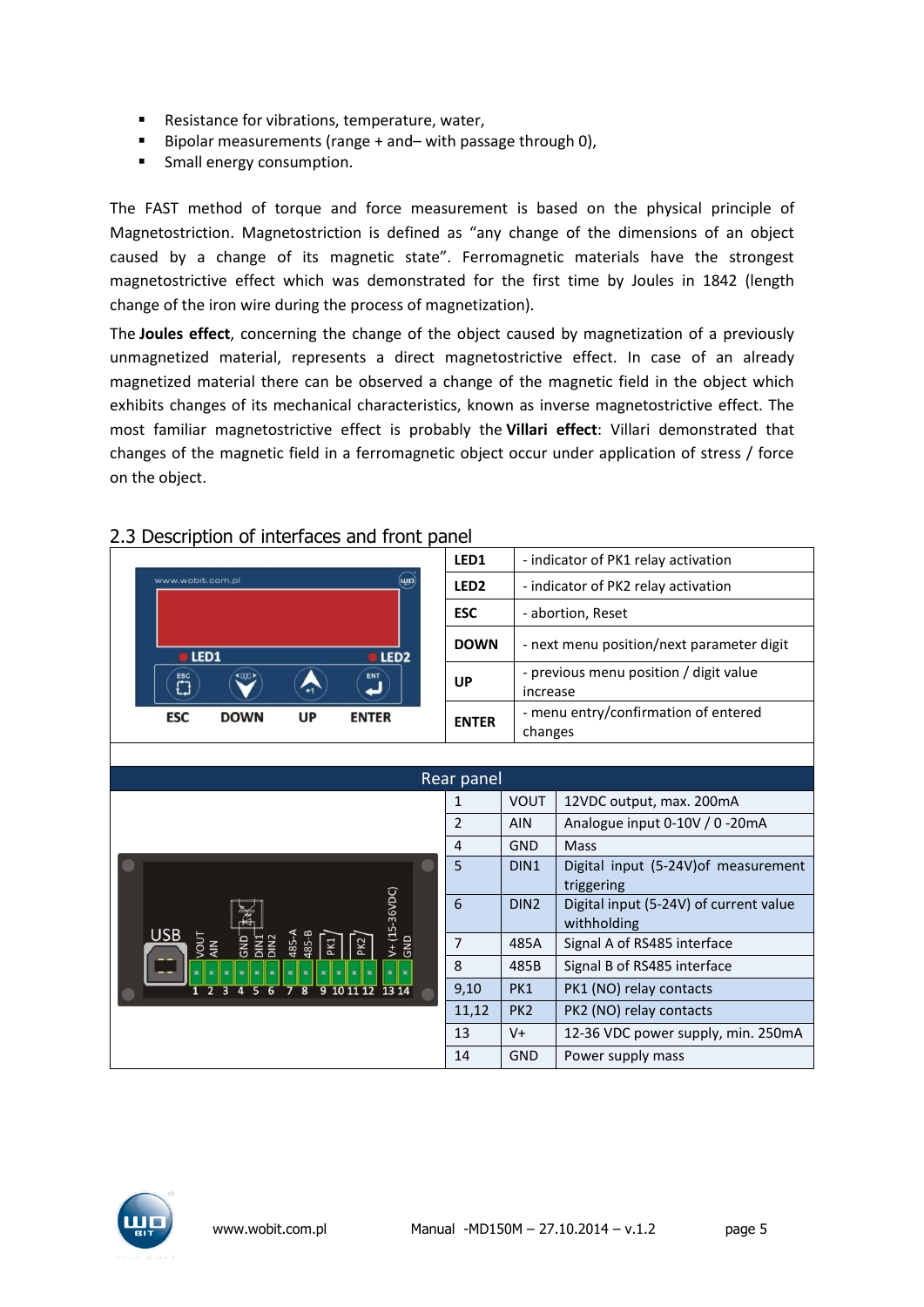### <span id="page-5-0"></span>**2.3 Connections diagram**

To connect sensor 2000 series should be used dedicated cable. Cable color description and cable meaning is shown on picture below.

| Description of sensor connector 2000 series          | Cable color description |              |
|------------------------------------------------------|-------------------------|--------------|
| Napiecie zasilania Vcc<br>Napiecie referencyjne Vref | PIN nr                  | Cable type 3 |
|                                                      | $1 - VCC$               | white        |
| $5$ <sup>6</sup><br>ŒD                               | 2 - Vout                | brown        |
| $\bigoplus$                                          | $3 - GND$               | black        |
| Nie używany<br>Sygnał wyjściowy Vout<br>Œ            | $4 - NC$                | blue         |
| Masa GND                                             | 5 - Vref                | gray         |

Sensor should be connected to MD150M according to scheme below. Vref signal is not used.



*Picture. 1 Example of sensor connections to MD150M panel meter.*

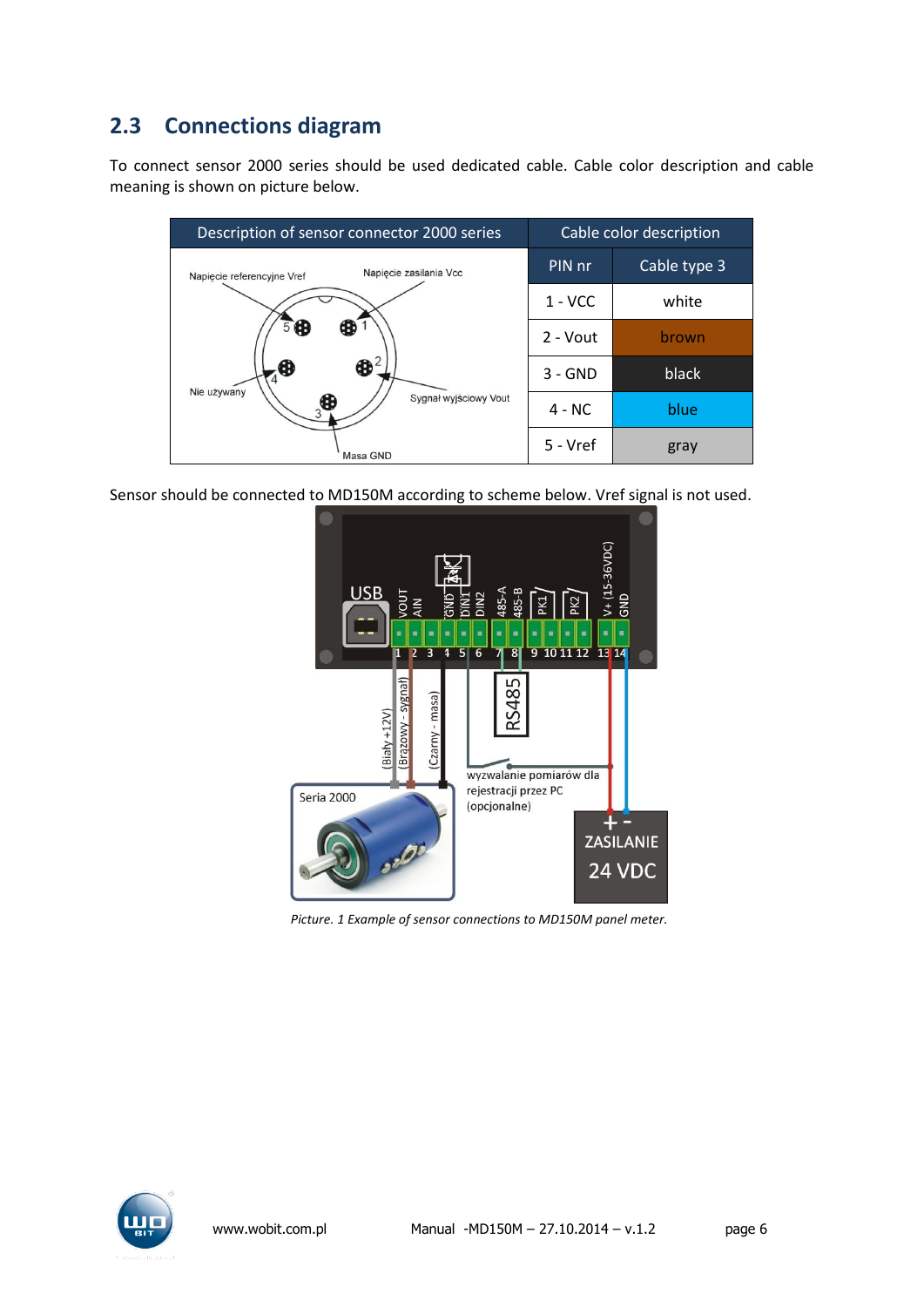# <span id="page-6-0"></span>**3.Menu description**

### <span id="page-6-1"></span>**3.1 MENU map**

|            | 000000<br>$\Rightarrow$    | Displaying of current measurement value   |                                   |                                                      |                                                |  |  |
|------------|----------------------------|-------------------------------------------|-----------------------------------|------------------------------------------------------|------------------------------------------------|--|--|
| Menu entry |                            | Min. measurement value<br>display         | Max. measurement<br>value display |                                                      | (3 sec.) Reset of min/max<br>measurement value |  |  |
| 1.         | PI                         | $\rightarrow$<br>Menu                     |                                   |                                                      |                                                |  |  |
|            | Next/previous<br>parameter | Parameter selection                       |                                   | Digit selection<br>Change value<br>Parameter edition |                                                |  |  |
| 1.         | P1                         | PK1 relay threshold                       |                                   |                                                      | ± 999999                                       |  |  |
| 2.         | P <sub>2</sub>             | PK2 relay threshold                       |                                   |                                                      | $±$ 999999                                     |  |  |
| 3.         | P <sub>3</sub> H           | Relays switching on/off hysteresis        |                                   | Relays                                               | ± 999999                                       |  |  |
| 4.         | <b>MODE</b>                | Relays operational mode                   |                                   |                                                      | 0/1/2                                          |  |  |
| 5.         | <b>SENS</b>                | Measurement input mode                    |                                   |                                                      | 1999 [mV/nM]                                   |  |  |
| 6.         | <b>CALIB</b>               | Minimum signal from sensor                |                                   |                                                      |                                                |  |  |
| 7.         | <b>UNIT</b>                | Measurement<br>Maximum signal from sensor |                                   |                                                      | $1 - Nm$ , $2 - Ncm$                           |  |  |
| 8.         | <b>DECP</b>                | Minimum displayed value                   |                                   |                                                      | 0.2                                            |  |  |
| 9.         | <b>ABS</b>                 | Maximum displayed value                   |                                   |                                                      | ON / OFF                                       |  |  |
| 10.        | <b>FILT</b>                | <b>Filtration level</b>                   |                                   |                                                      | $0 - 99$                                       |  |  |
| 11.        | <b>ADR</b>                 | Number of decimals of the result          |                                   |                                                      | $0 - 99$                                       |  |  |
| 12.        | <b>BAUD</b>                | <b>MODBUS</b> address                     | RS485                             |                                                      |                                                |  |  |
| 13.        | <b>BEP</b>                 | MODBUS transmission speed                 |                                   |                                                      | ON/OFF                                         |  |  |
| 14.        | <b>LED</b>                 | Keys audible signal                       |                                   |                                                      | $0 - 9$                                        |  |  |
| 15.        | <b>FAC</b>                 | <b>Others</b><br>Display brightness level |                                   |                                                      |                                                |  |  |
| 16.        | <b>PAS</b>                 | Restoring factory default settings        |                                   |                                                      | $X-0000$ – non active                          |  |  |
|            | Menu exit/abortion         |                                           | Parameter confirmation/abortion   |                                                      |                                                |  |  |

**Blinking measurement value preceded by C symbol on the display means the result overflow (the** result is not contained within 6 positions of the display). In order to display older part of the result, press  $\bullet$ .

Exceeding of measurement range (10V or 20mA) results in blinking of the displayed value



i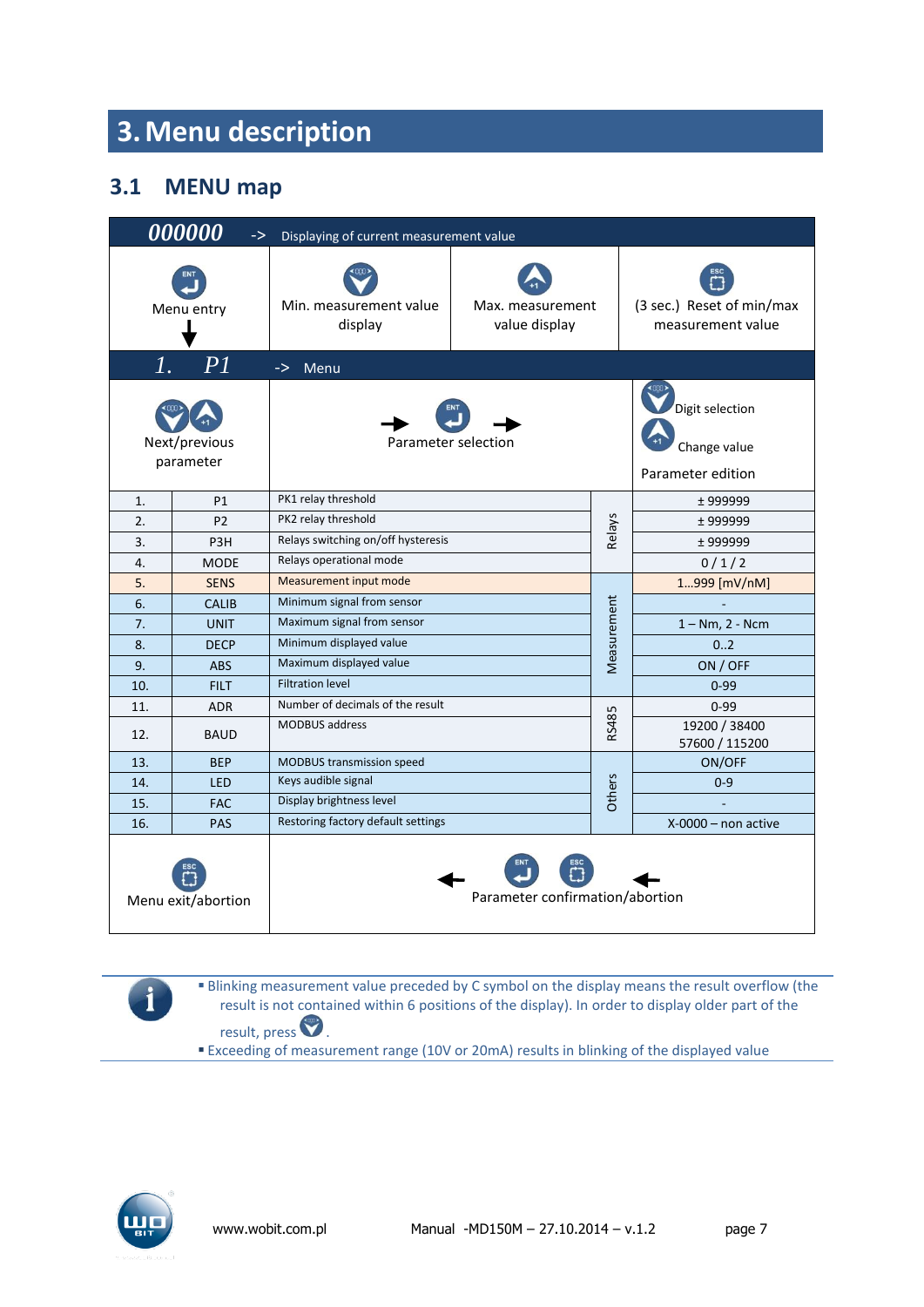### <span id="page-7-0"></span>**3.2 Example of parameter change**

After correct connection of external elements and switching power supply on, MD150M process display is ready for operation with previously used settings, and in case of first operation – with factory settings.

- In order to enter programming mode, press  $\Box$ . The display shows *1. P1*, if the password is switched off or *0000,* if it is active. In such case, in order to enter programming mode (at active password) enter the password and confirm it with the key  $\ddot{\bullet}$ :
- $\bullet$  With subsequent pressing of  $\bullet$  key you switch to next parameters and with pressing of  $\bullet$ key you return to previous parameters.
- At the selected parameter you want to change, press  $\bigcirc$ ,
- With key  $\bullet$  select display digit position you want to change and change its value with key  $\bullet$ . Confirm the entered value with key  $\bullet$
- Value of single digit parameters is selected with keys  $\bullet$  and  $\bullet$ ;
- If you want to enter a negative value select the first digit (from the left) then press and hold key until the symbol "-" is displayed.
- $\bullet$  With key  $\bullet$  you confirm the introduced change and with key  $\bullet$  you abort the change or exit the menu.

Prolonged pressing of keys  $\bullet$  or  $\bullet$  results in automatic increase/decrease of a given position/value.

# <span id="page-7-1"></span>**4 Configuration of measurements**

### <span id="page-7-2"></span>**4.1 Torque sensor configuration**

#### *5.SENS* **-Sensor calibration constant**

For correct reading of torque should be entered calibration constant of used sensor. This value can be found on sensor label.



Readied value should be enter to *5.SENS* parameter.

#### *6.CALIB* - **Zero calibration**

If panel meter indicates no zero value at zero torque, function of zero calibration should be executed. Calibration value is recorded in non-volatile memory until next calibration or until restoration of factory presets.

Zero calibration is recommended after connection of sensor to the final machine. Calibration execution at overload sensor can cause appearing of *RANGE* message – therefore zero calibration won't be executed.

### <span id="page-7-3"></span>**4.2 Measurements configuration**

*7.UNIT* – selecting of measurement unit in Nm or Ncm

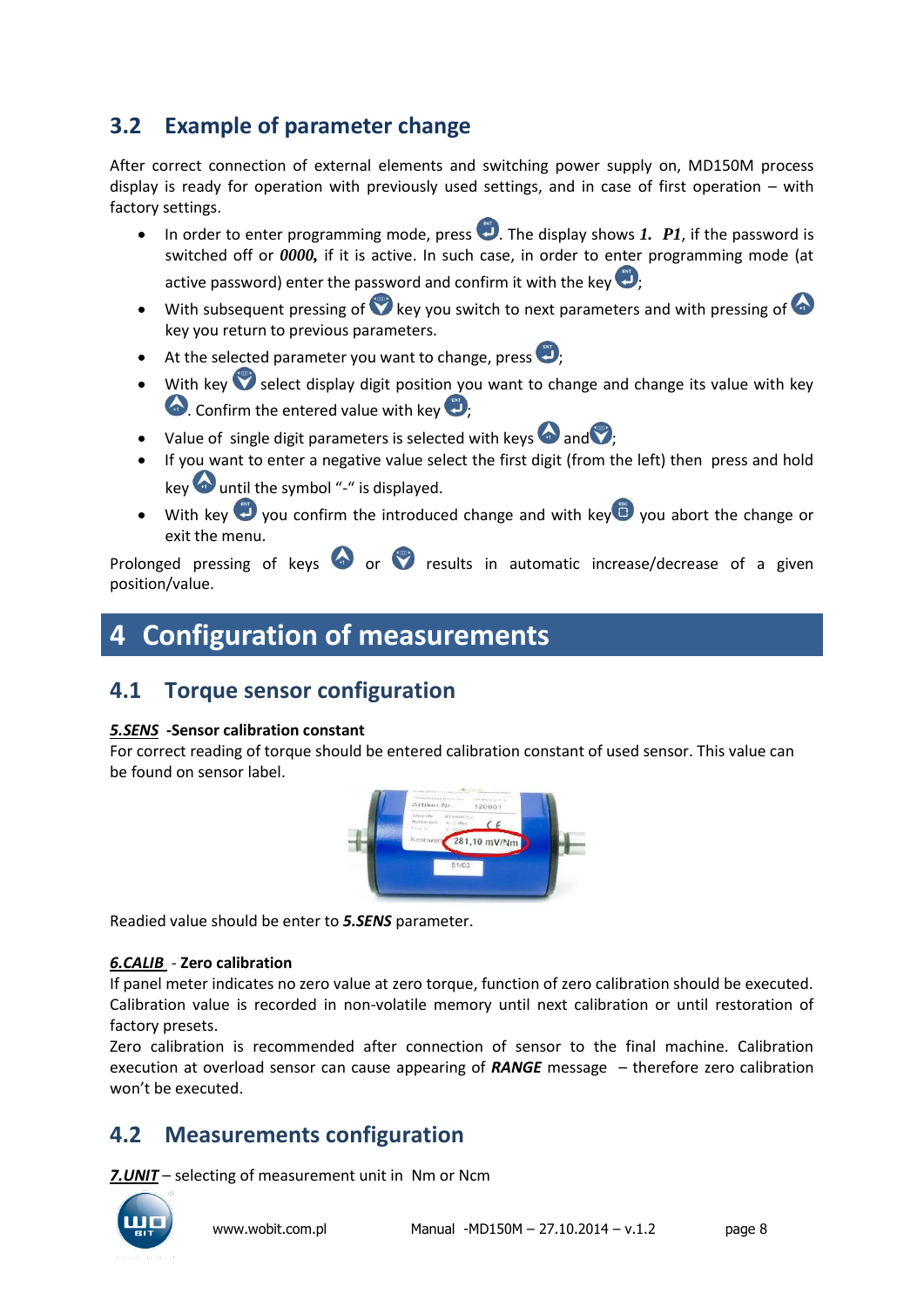*8.DECP* – parameter specifies the number of decimals of displayed value. If DECP is set to 0, panel meter displays only the Total measurement part. For DP = 4 the result includes four decimal places.

Parameter DECP also influences the range of values of entered parameter *P1*, *P2*, *P3-H*. If *DECP* = 0, then settings *P1*, *P2*, *P3-H* can be changed only in total part in the range of -99999 up to 999999.

*7.ABS* – activation of absolute value. When parameter is set on ON, panel meter always show positive value no matter of direction of the torque, which influence on sensor.

### <span id="page-8-0"></span>**4.3 Filtering of measurements**

Parameter **8.FILT** specifies filtration level. The higher the filtration value (max. 99), the more stabile indications, however, response to changes of the measured signal is slower. For example, for set filtration equal to 99 and change of input signal from 0V -> 10V, the indicator reaches indicated value 10V after 1 sec. (100Hz/99 ->"1).

### <span id="page-8-1"></span>**5 Configuration of relay output**

MD150M panel meter has 2 relay outputs PK1 and PK2 which can be switched on/off depending on current measurement value. The following parameters are used for relay outputs configuration:

- **P1** activation (deactivation) threshold of PK1 relay
- *2. P2*  activation (deactivation) threshold of PK2 relay

**3. P3H** - hysteresis level of activation/deactivation of PK1 and PK2 outputs

*4. MODE* - output operating mode:

**Mode 0** – Absolute with two thresholds. Activation of PK1 and PK2 outputs is made after reaching of P1 and P2 values, respectively.

**Mode 1** – Reverse with two thresholds. Operation is similar to the above mode. Deactivation of PK1 and PK2 outputs is made after reaching of P1 and P2 values, respectively.



*Picture. 2 Example of PK1 relay output activation depending on P1 and P3H setting and operating mode (MODE).* 

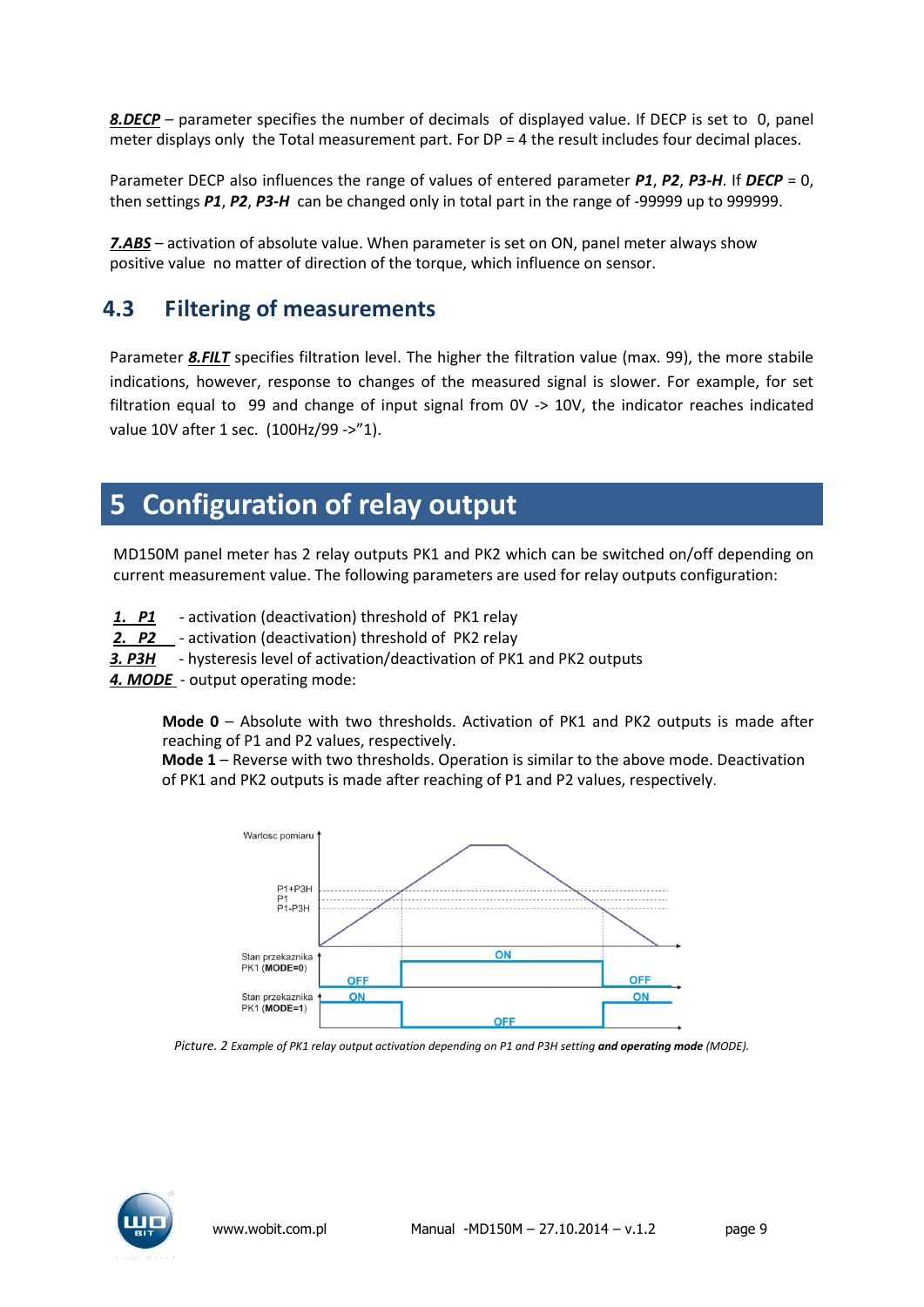# <span id="page-9-0"></span>**6 Digital input DIN1, DIN2**

**DIN1** input enables interception of measurements by MD150M-PC software. In order to activate the function, you should check the option "DIN1 triggering" in the software.

Automatic data acquisition is stopped at this moment. The next measurement shall be intercepted by software only at the moment of increasing slope at DIN1 input, i.e. change of the signal status from 0V to +5..+24V.

**DIN2** input is used for "freezing" of a current measurement on the MD150M panel meter display. The last measured value is displayed (blinks) until DIN2 input reaches high status (+5...+24V).



Picture. 3 *Example of DIN1 and DIN2 outputs control*.

# <span id="page-9-1"></span>**7 Password protection**

Access to the process display settings can be password protected (parameter 16. PAS). There are 3 protection levels available. Protection level is set with the first digit, and the last 4 digits are used for password entry.

| 0-0000 |                                                   |
|--------|---------------------------------------------------|
|        | 4-digits password (0-9999)                        |
|        | Protection level:                                 |
|        | <b>0-Settings protection above FILT parameter</b> |
|        | 1-Settings protection above P3-H parameter        |
|        | 2-Protection for all settings                     |

If the digital processing unit is password protected, then after

switching to protected settings the display shows *0000* value – enter previously set password.

The password can be deactivated by switching the parameter **16. PAS** and setting 0000 value.



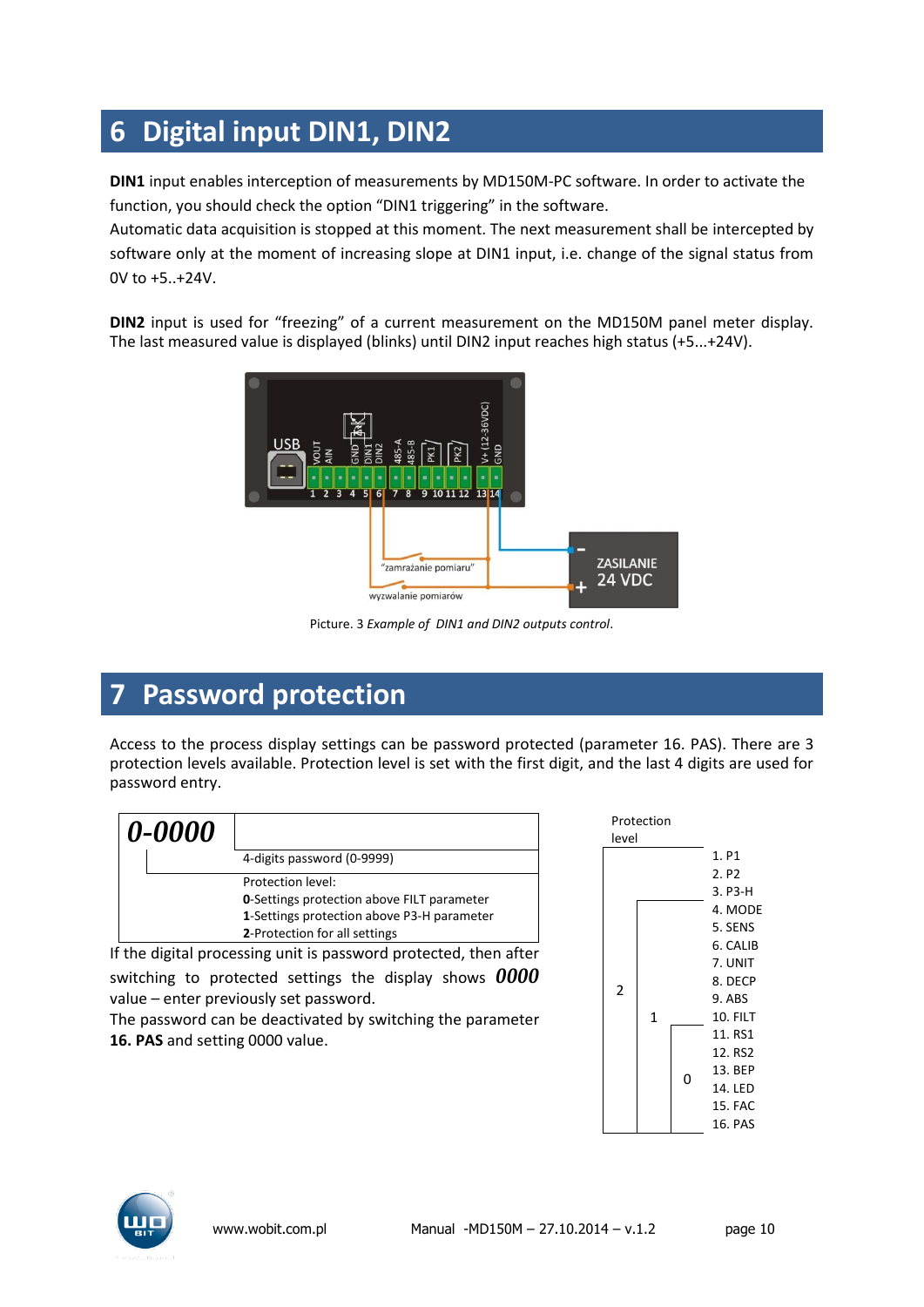# <span id="page-10-0"></span>**8 USB and RS485 MODBUS interface**

#### <span id="page-10-1"></span>**8.1 USB interface**

USB interface is used for communication of MD150M process display with MD150-PC software (device configuration, recording of measurements) and for updating of internal software. MD150M process display must be powered in order to facilitate communication via USB.



#### **CAUTION**

USB interface is prone to interference in the power supply grid and to electromagnetic interference occurring in industrial environments. In case of connection problems during communication of the digital processing unit with MD150M-PC software, apply additional protective elements in the form of:

- Powering of MD150M digital processing unit from an independent power supply source,
- Application of network filters upstream of the indicator supply feeder.
- Use of USB cable of length <1,5m equipped with ferrite beads at the cable beginning and its end.
- Use of optically insulated USB hubs at PC side.

In the conditions of severe interference (e.g. high interference of power grid) the communication may not be possible..

### <span id="page-10-2"></span>**8.2 RS485 interface (MODBUS-RTU)**

MD150M panel meter is equipped with RS485 interface. It can be used for communication with PLC controller, HMI panel or other device supporting MODBUS-RTU protocol. Default transmission parameters:

- Baud rate: **38400bps**, Bits: 8, Stop Bits: 1, Parity: none
- Address **Modbus: 1**

Modbus address and baud rate of MD150M can be set with the following parameters:

- **12. ADR** *-* MODBUS speed setting(9600, 19200, 38400, 57600, 115200)
- **13. BAUD** *-* MODBUS address setting (1…99)

#### <span id="page-10-3"></span>**8.2.1 Description of MODBUS protocol**

#### **Implemented functions MODBUS**

| <b>Function nr (hex)</b> | <b>Description</b>                   |
|--------------------------|--------------------------------------|
| 1(0x01)                  | Reading of output status (relays)    |
| 2(0x02)                  | Reading of input status (DIN1, DIN2) |
| 3(0x03)                  | Reading of X registers               |
| 5(0x05)                  | Recording of single Bit              |